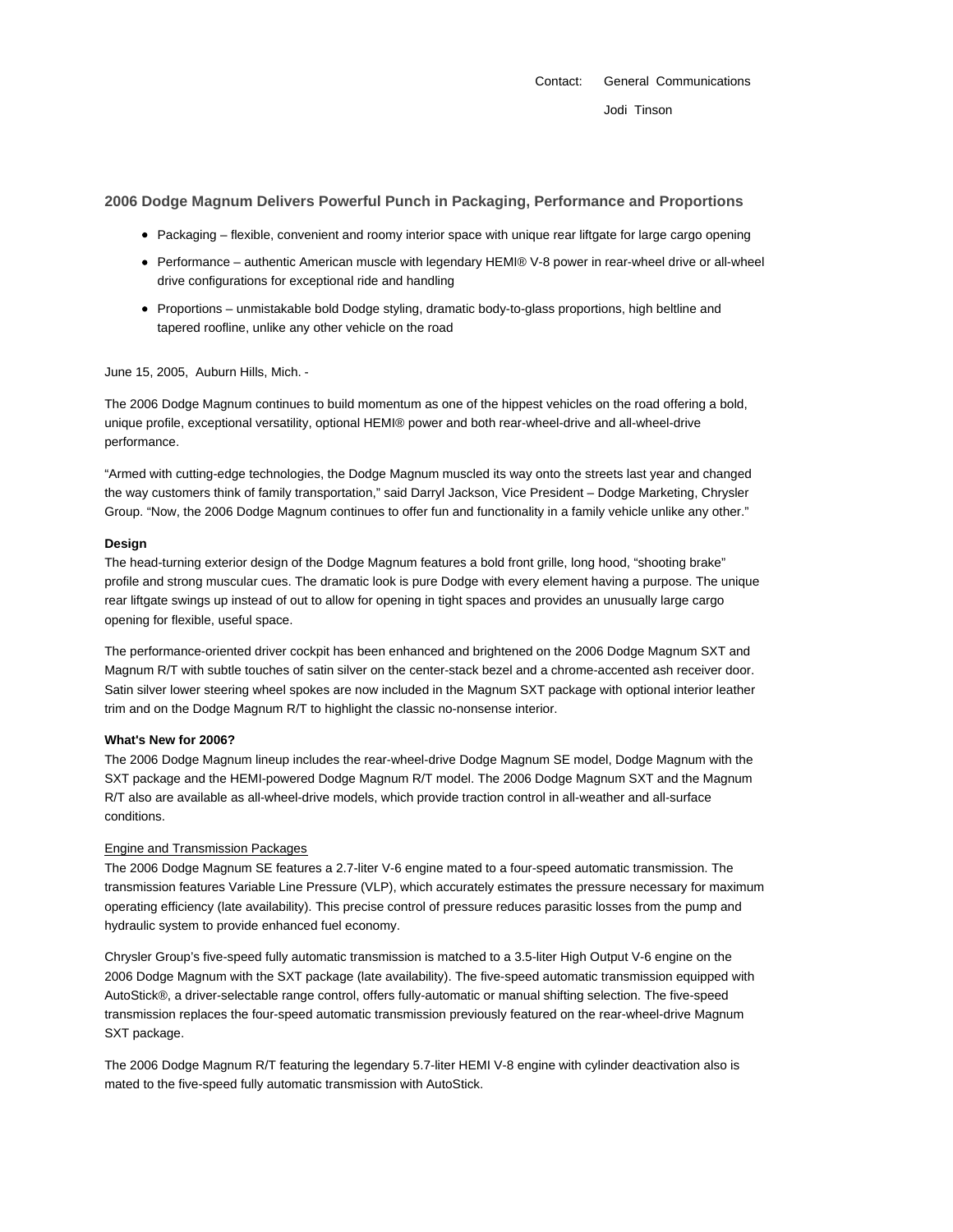### Additional Safety and Security Features

A Tire Pressure Monitor (TPM) system is featured on the Dodge Magnum R/T model for 2006. The system monitors the pressure inside each tire and alerts the driver to improper tire pressure conditions.

A BeltAlert, which chimes to remind front seat occupants to buckle up, and a speed control instrument panel indicator light have been added to all 2006 Dodge Magnum models.

## Rear-seat Entertainment System

New for 2006 is the availability of a rear-seat DVD entertainment system on the Dodge Magnum with the SXT package and Magnum R/T model. The Video Entertainment System (VES™) is cleverly packaged in the center console unit and includes a DVD player and 7-inch liquid crystal display (LCD) screen, a remote control and two wireless headsets. This location provides rear-seat passengers with easy access to the unit. The hinged LCD screen can be fully stored into the armrest or flipped up for viewing.

In addition to video DVDs, the system plays audio DVDs, Windows Media Audio (WMA), audio CDs, MP3 audio discs and video CDs. Auxiliary plug-in jacks are included on the faceplate so that rear-seat passengers can view video directly from a video camera, play games from a video game console or play music directly from a portable MP3 player.

Another unique feature of the entertainment system is that the vehicle speakers can play audio from a disc in the DVD player, while the rear-seat passengers can listen to audio from the SIRIUS Satellite Radio, AM or FM radio or a disc in the radio CD player on the headphones.

# **Rear-Wheel-Drive Technology**

Dodge succeeded in bringing back rear-wheel-drive technology to transfer HEMI V-8 power to the pavement with the 2005 Dodge Magnum. Proven technologies such as Electronic Stability Program (ESP), All-speed Traction Control System (TCS) and Anti-lock Brake Systems (ABS) that helped control rear-wheel-drive 2005 Dodge Magnum vehicles continue to provide exceptional ride and handling characteristics in the 2006 Dodge Magnum with the SXT package vehicles and R/T models.

- ESP enhances driver control and helps maintain directional stability in turns, including uneven surface conditions and patchy snow, ice or gravel. If there's a discernible difference between what the driver indicates through the steering and the vehicle's path, ESP applies selective braking and throttle control to put the car back onto the driver's intended path. The system is calibrated for improved control of the vehicle under a variety of conditions and operates in a manner that is not intrusive under normal driving
- The ESP also offers Brake Assist, which detects when maximum braking is required by sensing the rate of brake application. By applying full brake pressure to all four brakes, this system improves stopping distance
- All-speed TCS enhances mobility and prevents wheel slip when accelerating on slippery surfaces. It also provides a measure of directional stability control—an advancement beyond prior traction control systems
- ABS keeps the vehicle straight, while retaining steering capability when braking on slippery surfaces by preventing wheel lock-up

# **All-Wheel-Drive System Provides Best in Passenger Car Four-Season Traction**

The 2006 Dodge Magnum SXT and the Magnum R/T all-wheel-drive models provide excellent cornering balance under all driving conditions and improved traction in snow and wet weather conditions. By driving continuously through all four wheels, the all-wheel-drive system, combined with standard ESP, all-speed TCS and ABS, adds outstanding performance and stability under all traction conditions.

"The rear-wheel-drive Dodge Magnum has proven itself in the marketplace as a popular performer in a variety of regions, and we look to the all-wheel-drive models to continue that momentum in 2006," said Jackson.

Chrysler Group's five-speed automatic transmission with AutoStick, a front differential and transfer case, a unique allwheel-drive front suspension, 18-inch polished aluminum wheels, performance disc brakes and a 19-gallon fuel tank are standard on 2006 Dodge Magnum all-wheel-drive models.

### **2006 Dodge Magnum Lineup**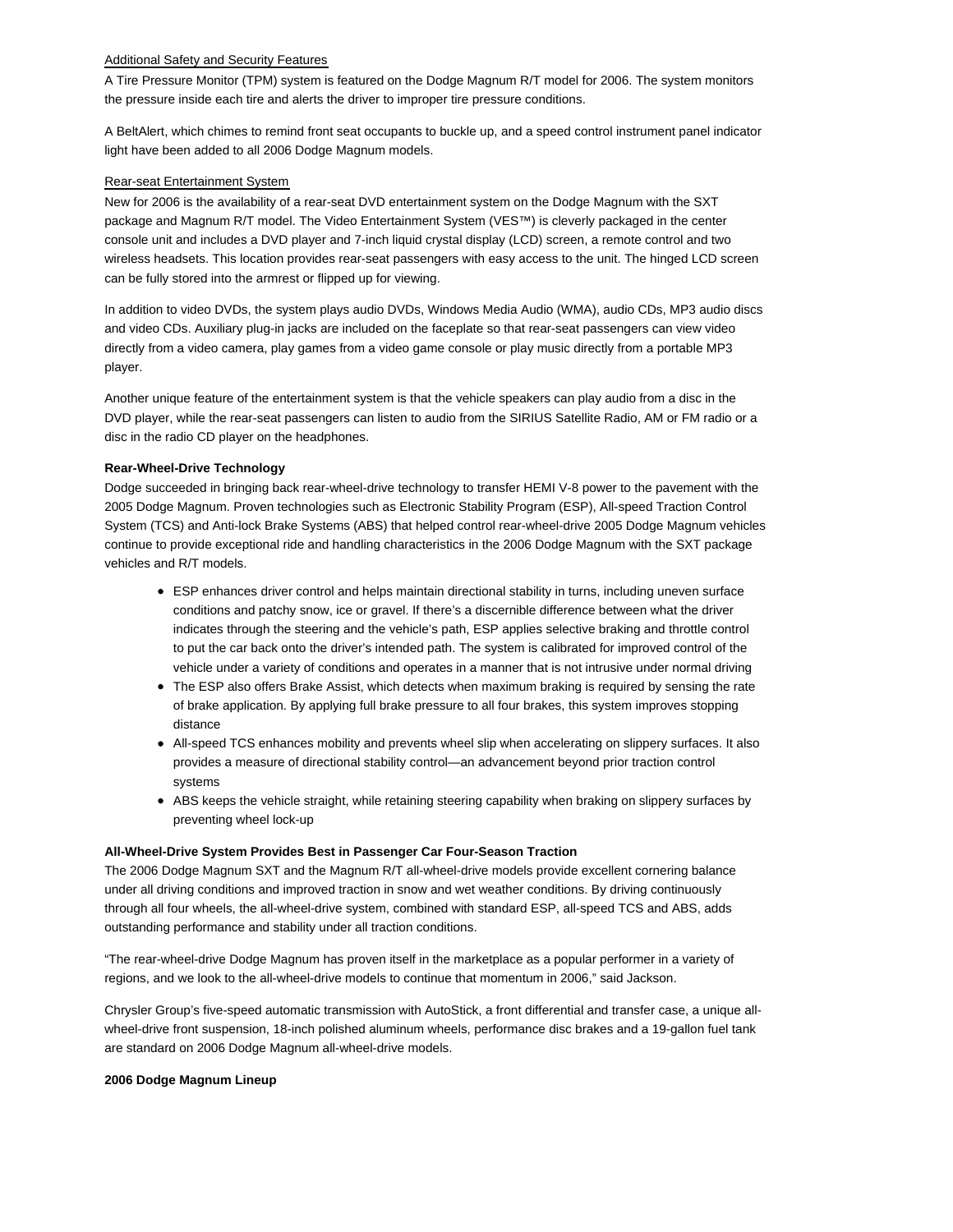#### Dodge Magnum SE

The rear-wheel-drive 2006 Dodge Magnum SE features a 2.7-liter V-6 engine that provides 190 horsepower and 190 lb.-ft. of torque. Mated to the four-speed automatic transmission, this engine gives the 2006 Dodge Magnum SE an outstanding combination of performance, fuel economy, quietness and durability.

Standard features on the 2006 Dodge Magnum SE include: 17-inch wheels and tires, 18-gallon fuel tank, advanced multi-stage air bags with OCS, air conditioning, AM/FM/CD radio (with auxiliary audio input jacks late availability) and four speakers, analog clock, driver and passenger adjustable lumbar support, driver-side one-touch-down power windows, outside temperature display, power four-wheel disc brakes, power locks, rack and pinion steering, rear 60/40 split seat with armrest and cup holder, remote keyless/illuminated entry, Sentry Key® engine immobilizer system, speed control and tilt and telescoping steering column.

#### Dodge Magnum with the SXT Package

The rear-wheel drive 2006 Dodge Magnum with the SXT package features a 3.5-liter High Output V-6 engine mated to a five-speed fully automatic transmission with AutoStick (late availability). The engine provides a perfect blend of performance and economy on the Dodge Magnum SXT package offering 250 horsepower and 250 lb.-ft. of torque.

In addition to the standard features available on the 2006 Dodge Magnum SE, the 2006 Dodge Magnum with the SXT package adds ESP with Brake Assist, All-speed TCS, four-wheel ABS, 17-inch chrome-clad aluminum wheels, cargo net, six-speaker Boston Acoustics sound system with 276-watt digital amplifier and door trim badge, driver and passenger one-touch-down power front windows, dual illuminated visor vanity mirrors and leather-wrapped steering wheel and shift knob.

A Performance Appearance Group featuring bright grille inserts, bodyside molding with bright insert, fog lamps, bodycolored folding heated mirrors, 3.5-liter High Output engine badge and bright headlamp bezels is now standard on Dodge Magnum vehicles with the SXT package.

### Dodge Magnum SXT (AWD)

The 2006 Dodge Magnum SXT model is available with an all-wheel-drive configuration, which includes a front differential and transfer case, a unique all-wheel-drive front suspension, 18-inch polished aluminum wheels, performance disc brakes and a 19-gallon fuel tank in addition to the standard features included with the SXT package.

### Dodge Magnum R/T

The 2006 Dodge Magnum R/T features a 5.7-liter HEMI V-8 engine with Multi-Displacement System (MDS), mated to a five-speed automatic transmission with AutoStick. MDS seamlessly turns off the fuel consumption in four cylinders of the 5.7-liter HEMI engine when V-8 power is not needed, improving fuel economy by as much as 20 percent. With 340 horsepower (254 kW) and 390 lb.-ft. (525 N•m) of torque, the Dodge Magnum R/T can go from zero to 60 mph in just 6.3 seconds.

Standard features on the 2006 Dodge Magnum R/T include all Dodge Magnum with the SXT package standard features plus the following: 18-inch polished aluminum wheels and touring tires; 19-gallon fuel tank; chrome, bright "R/T" style exterior badge; multi-function, power, heated foldaway mirrors; dual exhaust with bright tips; performance four-wheel disc anti-lock brakes; premium leather interior trim and sunscreen privacy glass.

The Dodge Magnum R/T powered by the HEMI V-8 engine also is available as an all-wheel-drive model, which includes a front differential, transfer case and all-wheel-drive front suspension.

#### **Exterior Colors for 2006 Dodge Magnum**

Exterior colors for 2006 Dodge Magnum include Bright Silver Metallic, Brilliant Black Crystal Pearl Coat, Inferno Red Crystal Pearl Coat, Magnesium Pearl Coat and Midnight Blue Pearl Coat. Silver Steel Metallic replaces Mineral Gray and Stone White replaces Cool Vanilla for the 2006 model year.

#### **Manufacturing Information**

Production of the 2006 Dodge Magnum began in April 2005 at the Brampton Assembly Plant in Brampton, Ontario, Canada.

The 5.7-liter HEMI V-8 engine is built in the Saltillo Engine Plant in Saltillo, Mexico. The 2.7-liter V-6 and 3.5-liter High